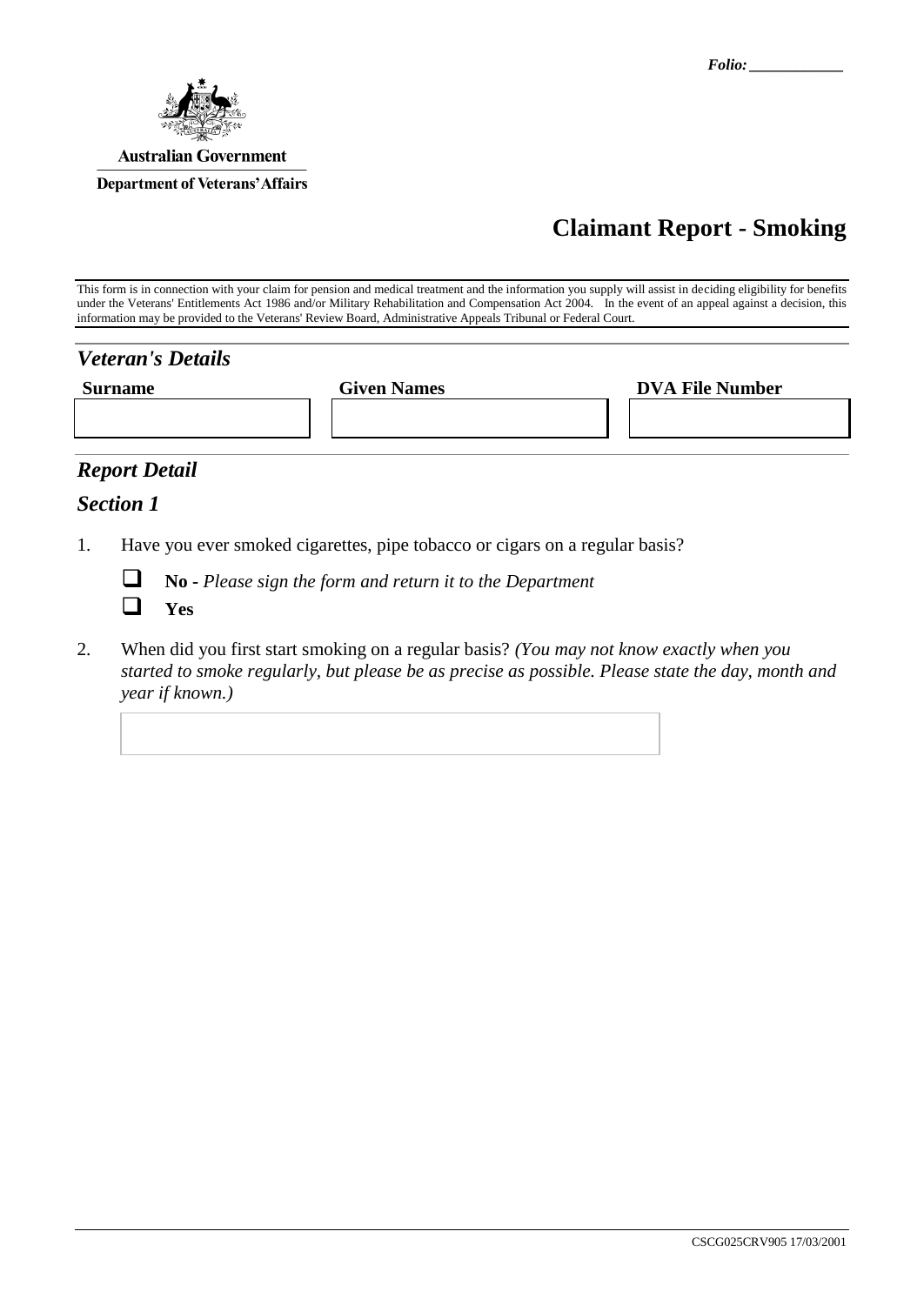3. Approximately how much did you regularly smoke **at that time**? Please enter details for each product smoked at that time – eg if you smoked "tailor made" **and** "roll your own" cigarettes, please complete details in column (a) and column (b).

|                                                      | <b>Cigarettes</b>                                | $\mathbf{2}$<br>Pipe tobacco<br><b>Ounces per week</b><br><b>or</b><br>grams per week | 3<br><b>Cigars</b><br>Number per week |
|------------------------------------------------------|--------------------------------------------------|---------------------------------------------------------------------------------------|---------------------------------------|
| (a)<br>Number per day<br>(Regular or<br>tailor made) | (b)<br><b>Ounces per week</b><br>(Roll your own) |                                                                                       |                                       |
|                                                      |                                                  | oz/week<br><b>or</b><br>gr/week                                                       |                                       |

4. Why did you start to smoke on a regular basis?

- 5. Have you ever stopped smoking permanently?
	- $\Box$  No
	- **T** Yes When did you stop smoking permanently?

- **/ /**
- 6. Did the amount smoked ever change since you first started smoking on a regular basis?
	- **No -** *Please sign the form and return it to the Department*
	- **Yes**  Please complete Section 2 of the questionnaire.